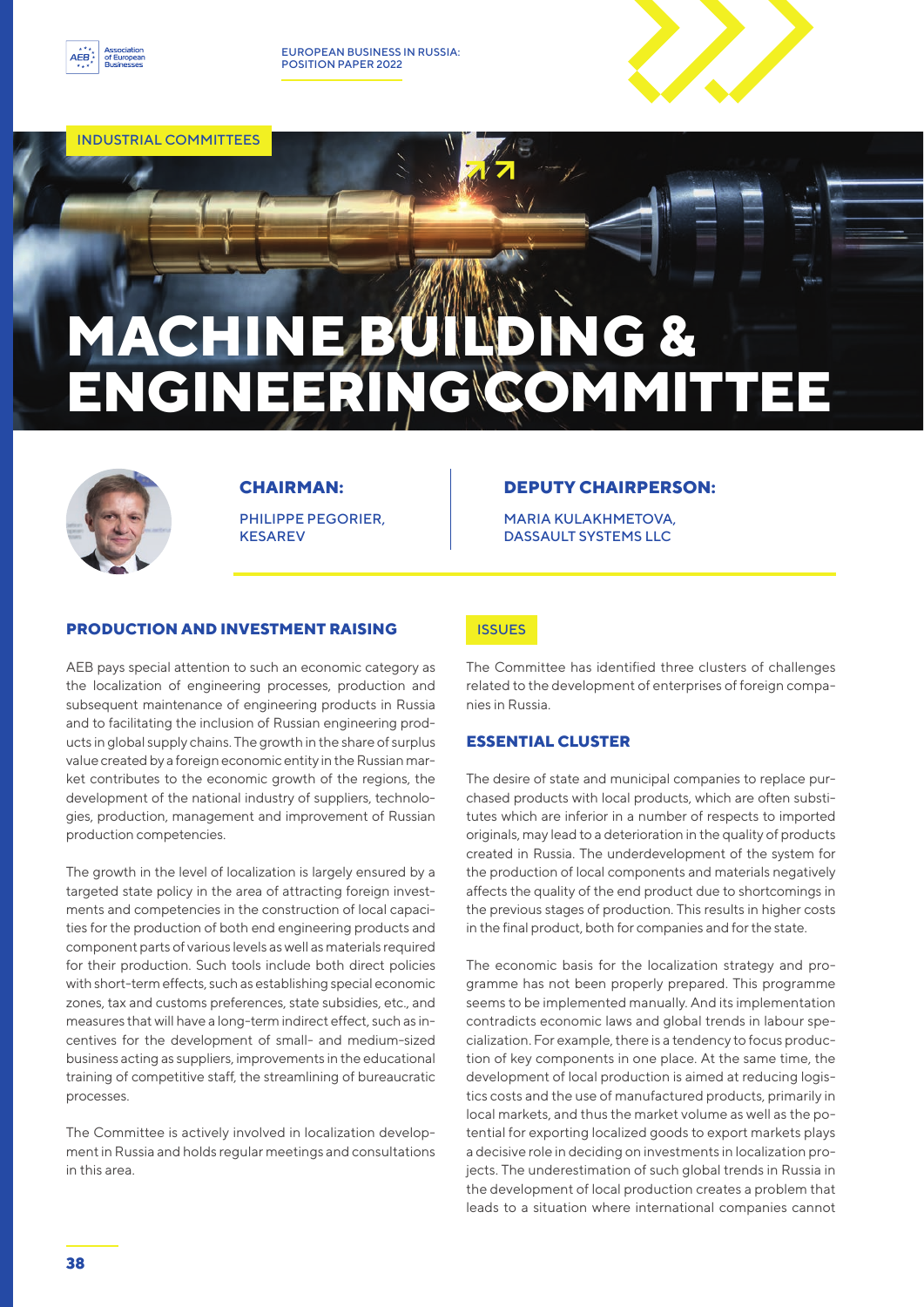substantiate the economic feasibility of projects for organizing production in Russia.

Russia's internal market capacity is too small, due to extremely limited solvent demand, to justify the feasibility of local production, especially for the fabrication of automation components since the pool of engineering companies and comprehensive solution developers is too limited in Russia, and there is little motivation for export from Russia.

The cost of loans needed to develop the technological base of enterprises is very high, which hinders their modernization.

High administrative and bureaucratic barriers and the complexity of and continuous changes in Russian legislation in the area of setting up production result in high administrative costs. International companies have to employ a large number of experts just to prepare documents and supervise necessary changes in processes, while the majority of suppliers of technologies and ready products are small companies that cannot afford this. To obtain state subsidies, the preparation of a large number of documents is necessary so is participation in a tender, which requires a significant amount of employees' time with no guarantee of success.

#### **ENGINEERING CLUSTER**

Low automation levels and ageing equipment at many facilities of potential suppliers, which leads to low quality and high cost of products of such facilities.

Non-compliance of the organization of production processes and the quality of components and materials produced by local suppliers with international standards and the requirements of quality management systems applied to suppliers by international companies, which complicates the process of including Russian manufacturers in global supply chains.

Low labour productivity (the mean value in Russia is less than one-third of the same value in the US).

Shortage of trained personnel (blue-collar workers and engineers) able to work with cutting-edge equipment and technologies. Although the situation is improving, it remains quite acute.

#### **INFRASTRUCTURE CLUSTER**

Poor infrastructure (except for some regions) and high administrative/bureaucratic barriers in some regions.

High overhead expenses.

The underdeveloped state of small- and medium-sized businesses, which are the basis of the component production industry worldwide.

# **RECOMMENDATIONS**

The Committee suggests the following approaches for the state to encourage foreign investment in Russian production capacities.

- **›** Develop effective mechanisms to protect property and foreign investments as well as reduce the administrative burden on investors, limiting the inspection and supervisory function of governmental agencies.
- **›** Share risks with manufacturers by providing a preferential period for investment industrial projects, depending on the production type and payback period.
- **›** Continue creating technology parks with complete infrastructure, including production premises, using the positive experience of certain regions.
- **›** Provide companies with more than 40% foreign capital and exporting more than 30% of their production outside of the Customs Union with special fiscal exemptions.
- Exempt technology park residents from rent for 5-8 years and from a number of taxes, as in special economic zones. Residents should be invited to technology parks with the purpose of establishing links between them so as to create process chains. Manufacturers of components mandatory for localization should be invited to such technology parks first of all. The efficiency of technology parks should be evaluated by the number and sophistication of the production chains arranged at them rather than by the number/volume of investment(s) involved.
- **›** Provide financial support to local, medium-scale businesses complying (or clearly declaring their intention to comply) with the product quality requirements of foreign investors (or subject to the approved modification programme to achieve compliance in the coming year).
- **›** Change the approach to production localization in the Russian Federation, focusing on the development of areas in which Russian manufacturers have the greatest competencies, taking into account the possibility of their integration into global supply chains. Provide preferential treatment for imports of products in which Russian components are used.
- **›** Stimulate solvent demand, provide the opportunity to obtain loans with a low interest rate both for manufacturers of products and for their customers.
- **›** Provide support for the export of products by providing export credits, government guarantees and insurance of risks of participants in export transactions and by subsidising the cost of transportation across the territory of the Russian Federation.